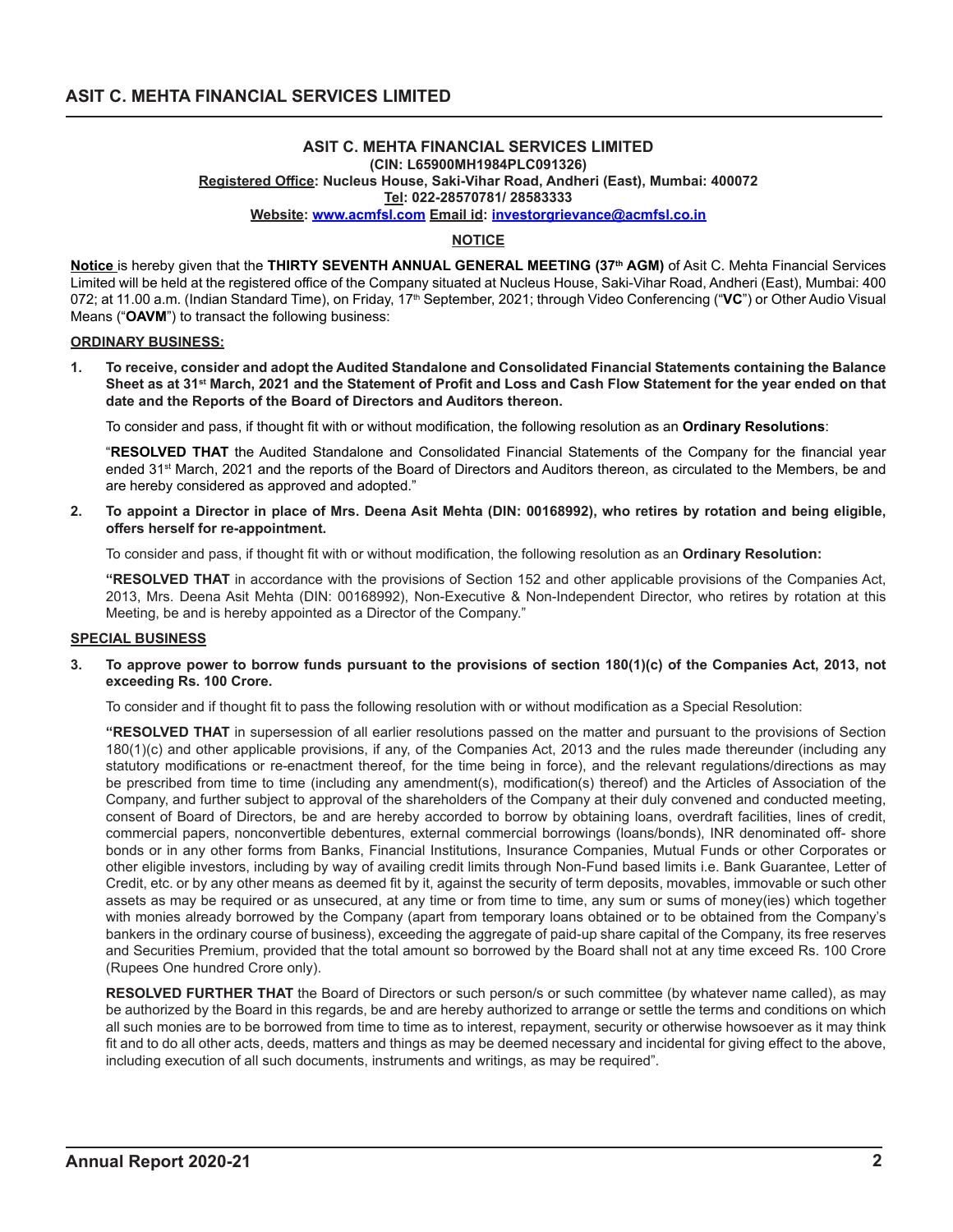### **4. To approve the power to create charge on the assets of the company to secure borrowings up to Rs. 100 Crore pursuant to section 180(1)(a) of the Companies Act, 2013.**

To consider and if thought fit to pass the following resolution with or without modification as a Special Resolution:

**"RESOLVED THAT** in supersession of all earlier resolutions and pursuant to the provisions of Section

180(1)(a) and other applicable provisions, if any, of the Companies Act, 2013 (including any statutory modifications or reenactment thereof, for the time being in force), the rules notified thereunder and the Articles of Association of the Company, and further subject to approval of the shareholders of the Company at their duly convened and conducted meeting, consent of Board be and is hereby accorded for creation of such mortgages, charges and hypothecations as may be necessary, in addition to the existing charges, mortgages and hypothecation created by the Company and to transfer, sell or dispose of all or any part of the moveable or immovable properties of the Company, wherever situated, both present and future, in such manner as the Board may deem fit, in favour of financial institutions, investment institutions, banks, mutual funds, trusts, other bodies corporate (hereinafter referred to as the "Lending Agencies") and Trustees for the holders of debentures/ bonds and/ or other instruments to secure borrowings of the Company availed / to be availed by way of rupee term loans/ foreign currency loans, debentures, bonds and other instruments provided that the total amount of such loans/ borrowings shall not exceed at any time the limits approved under section 180(1)(c) of the Companies Act, 2013.

**RESOLVED FURTHER THAT** for the purpose of giving effect to this resolution, any two members of the Board of Directors be and are hereby authorized to finalize and settle and any two among the "Authorized Persons for Borrowing" are authorized to execute such documents/ deeds/ writings/ papers/ agreements as may be required and to do all such acts, deeds, matters and things, as they may, in their absolute discretion deem necessary, proper or desirable and to settle any question, difficulty or doubt that may arise with respect to creation of mortgage/ charge as aforesaid".

# **5. Approval For Investments/ Loans/ Guarantees/ Securities.**

To consider and, if thought fit, to pass the following resolution as a Special Resolution:

**"RESOLVED THAT** in supersession of all the resolution passed earlier and pursuant to the provisions of Section 186 of the Act, read with the Rules and other applicable provisions, if any, of the Act including any modification or re-enactment thereof for the time being in force) and subject to such approvals, consents, sanctions and permissions as may be necessary and provisions of other applicable laws, consent of the shareholders be and is hereby accorded to the Board of Directors of the Company (hereinafter referred to as the "Board", which term shall be deemed to include, unless the context otherwise requires, any committee of the Board or any person(s) authorised by the Board to exercise the powers conferred on the Board under this resolution) to (a) give any loan to any person or other body corporate; (b) give any guarantee or provide security in connection with a loan to any other body corporate or person; and (c) acquire by way of subscription, purchase or otherwise, the securities of any other body corporate for such amount(s) as the Board may in its absolute discretion determine provided that the aggregate outstanding amount of such loan(s) / guarantee(s)/ security(ies)/investment(s) (apart from the loan(s) / guarantee(s) / security(ies) / investments already given / made / held by the Company) shall not any time exceed Rs 100 Crore (Rupees One Hundred Crore only) over and above the paid up capital and free reserves of the Company.

"**RESOLVED FURTHER THAT** for the purpose of giving effect to this resolution, the board of directors is hereby authorized to negotiate and decide from time to time, terms and conditions, execute necessary documents for creation of charge, if any, execute necessary documents papers, agreements, etc., for investments to be made, loans / guarantees to be given and securities to be provided to any person and / or any, body corporate, to do all such acts deeds, matters and things, as it may, in its absolute discretion, deem necessary, proper or desirable, settle any question, difficulty or doubt that may arise in this regard and to delegate all or any of these powers to any committee of Directors or Managing Director or Director or any other person."

> **For and on Behalf of Board of Directors Asit C Mehta Financial Services Limited**

> > **ASIT C. MEHTA CHAIRMAN DIN: 00169048**

**Date: - 17th May, 2021 Place: Mumbai REGISTERED OFFICE:** Nucleus House, Saki- Vihar Road, Andheri (East), Mumbai – 400 072 CIN: L65900MH1984PLC091326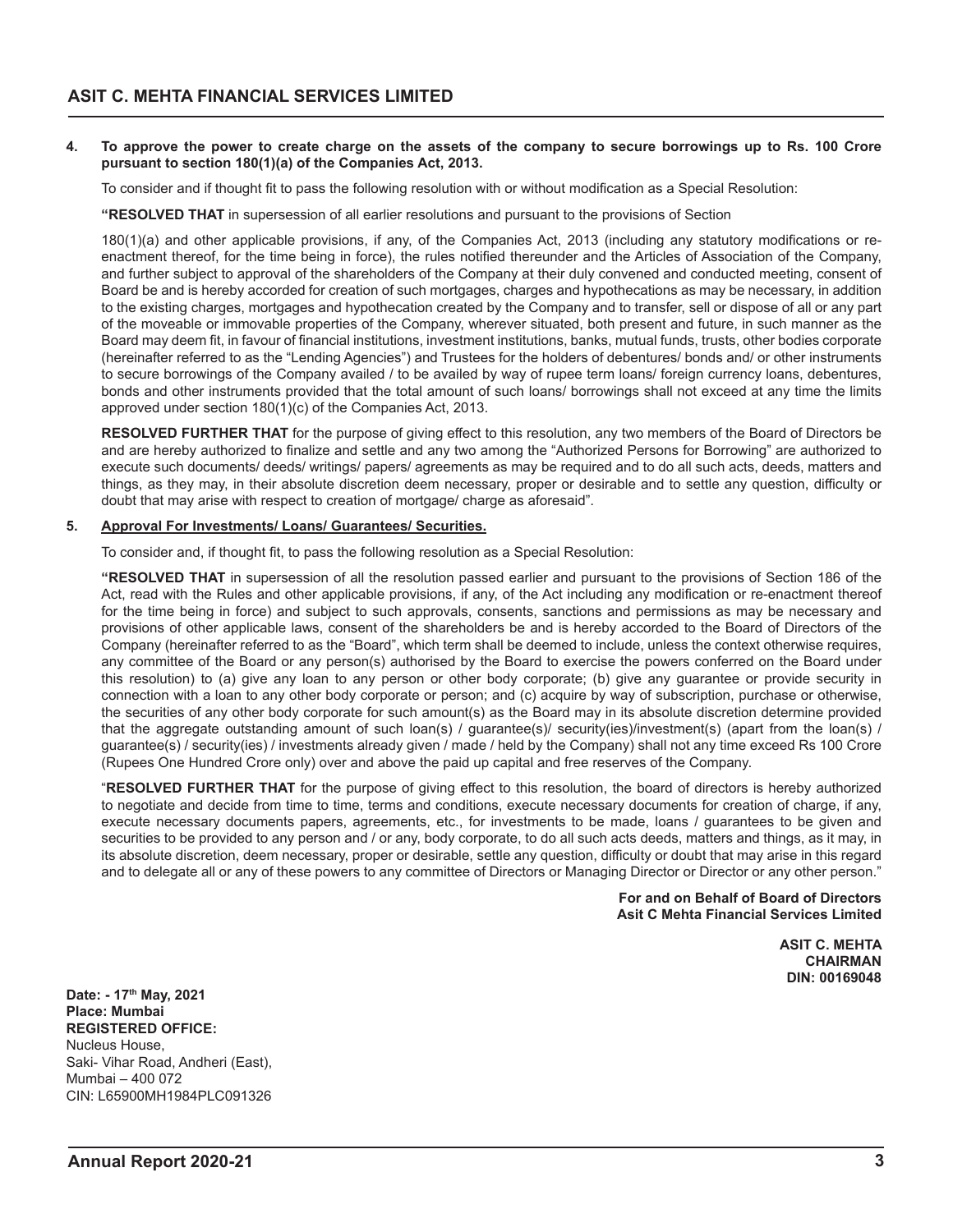# **ASIT C. MEHTA FINANCIAL SERVICES LIMITED**

**Details of Director(s) seeking appointment / re-appointment at the forthcoming Annual General Meeting**

**Pursuant to Clause 36(3) of SEBI (Listing Obligations and Disclosure Requirements) Regulations, 2015 and other applicable regulations**

| <b>Particulars</b>                                     | Mrs. Deena Asit Mehta (DIN:- 00168992)                                     |                                              |
|--------------------------------------------------------|----------------------------------------------------------------------------|----------------------------------------------|
| Date of Birth                                          | 18th February, 1961                                                        |                                              |
| <b>Date of Appointment</b>                             | 25 <sup>th</sup> March, 1991                                               |                                              |
| Age                                                    | 61                                                                         |                                              |
| <b>Qualifications</b>                                  | B. Com., ACA, MMS, PG Dip in Sec Law.                                      |                                              |
| Expertise in specific / functional areas               | Wide experience of 37 years in Capital Market, Finance and<br>Debt market. |                                              |
| <b>Remuneration last drawn</b>                         | Nil (Except sitting fees)                                                  |                                              |
| No. of Meetings of the Board attended during the year. | Held                                                                       | Attended                                     |
|                                                        | 5                                                                          | 5                                            |
| Directorships held in other Companies                  | 1. Asit C Mehta Investment Interrmediates Limited.                         |                                              |
|                                                        |                                                                            | 2. NMIMS Business School Alumni Association. |
|                                                        | 3. Fino Payments Bank Limited.                                             |                                              |
|                                                        | 4. Reliance Asset Reconstruction Company Limited.                          |                                              |
|                                                        | 5. Magma Housing Finance Limited.                                          |                                              |
|                                                        | 6. Edgytal Digital Marketing Private Limited.                              |                                              |
| Memberships/Chairmanships held in committees of the    | Reliance Asset                                                             | Member of                                    |
| <b>Board of other companies</b>                        | Reconstruction                                                             | 1. Audit Committee,                          |
|                                                        | Company Limited.                                                           | Remuneration<br>Nomination<br>2.<br>and      |
|                                                        |                                                                            | Committee<br>3. Investment Committee.        |
|                                                        |                                                                            | 4. Risk management Committee.                |
|                                                        |                                                                            |                                              |
|                                                        |                                                                            | 5. Review Committee on willful Defaulters.   |
| Number of shares held in the Company                   | 13,14,728 equity shares of Rs. 10/- each.                                  |                                              |
| <b>Relationship with other Directors</b>               | Mr. Asit C. Mehta                                                          | Spouse                                       |

# **EXPLANATORY STATEMENT PURSUANT TO SECTION 102 OF THE COMPANIES ACT, 2013, ANNEXURE TO AND FORMING**  PART OF THE NOTICE DATED 17<sup>th</sup> May, 2021.

# **ITEM No. 3**

The existing borrowing limit for the Company was approved by the members in their General Meeting held on  $26<sup>th</sup>$  September, 2014, pursuant to the provisions of Section 180(1)(c) of the Companies Act, 2013. The current borrowing limit as approved by the shareholders is Rs. 50,00,00,000/- (Rupees Fifty Crore Only).

Hence, considering the business plans and the growing fund requirements of the Company, it is proposed to increase the existing borrowing limit of the Company from Rs. 50,00,00,000/- (Rupees Fifty Crore Only) to Rs. 100 Crore (Rupees One Hundred Crore Only). The approval of the members is sought pursuant to Section 180(1)(c) of the Companies Act, 2013 and rules made thereunder.

The Board recommends the above special resolution for your approval.

None of the Directors, Key Managerial Personnel of the Company or their relatives are in any way, concerned or interested financially or otherwise in the resolution except to the extent of their shareholding, if any. The proposed resolution does not relate to or affect any other Company.

# **ITEM NO. 4**

As explained above consequent to increase in the borrowing limits of the Company it would be necessary to revise the approval for creation of charge on properties of the Company given by the members in their General Meeting held on 26<sup>th</sup> September, 2014, pursuant to the provisions of Section 180(1)(a) of the Companies Act, 2013.

The Board had in its meeting held on 17<sup>th</sup> May, 2021, accorded consent to create security to secure borrowings up to Rs. 100 Crore, subject to approval of members. Creation of security on the assets of the Company which may mean or include whole or substantially the whole of undertaking of the Company requires consent of shareholders. Accordingly, matter has been put forward for members' approval.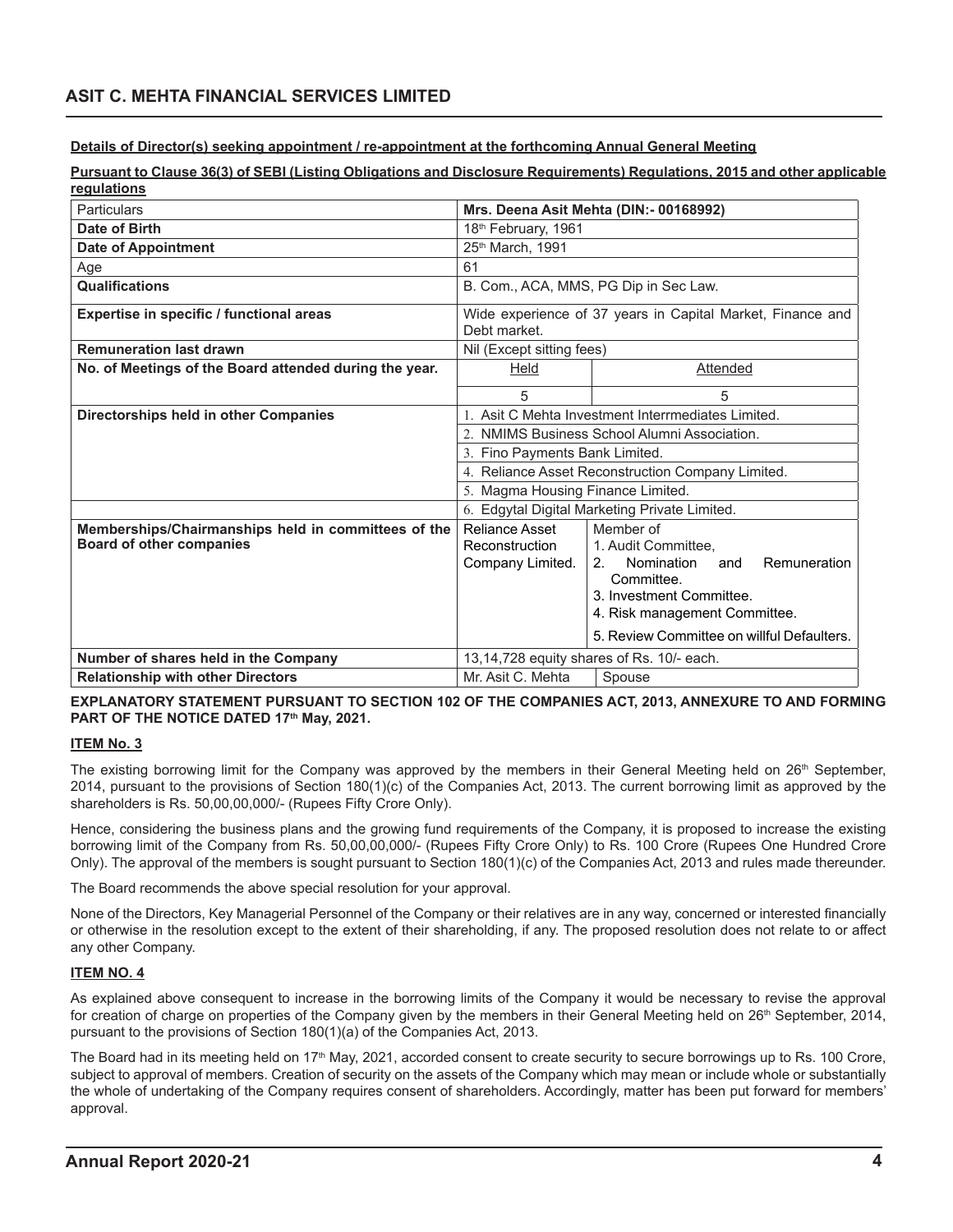The Board recommends the above special resolution for your approval.

None of the Directors, Key Managerial Personnel of the Company or their relatives are in any way, concerned or interested financially or otherwise in the resolution except to the extent of their shareholding, if any. The proposed resolution does not relate to or affect any other Company.

# **ITEM No. 5**

The Company had availed shareholders' approval for giving loan/ guarantee/ providing security not exceeding Rs. 50,00,00,000/- (Rupees Fifty Crore) through Postal Ballot dated 19<sup>th</sup> August, 2015 and the postal ballot results were declared on 21<sup>st</sup> September, 2015.

In order to support its business activities, the Company may be required to give loans/ any other form of debt to any person or other body corporate and / or give guarantee and/ or provide security in connection with a loan/ any other form of debt to any other body corporate or person and to make investment or acquire by way of subscription, purchase or otherwise the securities of any other body corporate in excess of the limit of Rs. 50,00,00,000/- (Rupees Fifty Crore) approved by the shareholders earlier.

Therefore, it is proposed to increase the said limit of Rs. 50,00,00,000/- (Rupees Fifty Crore) to Rs. 100 Crore (Rupees One Hundred Crore Only). As per the provisions of Section 186 of the Act, it is necessary to obtain approval of the shareholders by means of a Special Resolution, authorizing the Board to exercise aforesaid powers, up to maximum amount of Rs. 100 Crore (Rupees One Hundred Crore Only) notwithstanding that the aggregate amount of all the loans / guarantees / securities / investments so far made together with loans / guarantees/ securities / investments to be made, exceeds the prescribed limits under the Act.

The Board of Directors of your Company accordingly recommends the Resolution as set out in Item No. 5 of the accompanying Notice for the approval of members of the Company as Special Resolution.

None of the Directors, Key Managerial Personnel of the Company or their relatives are in any way, concerned or interested financially or otherwise in the resolution except to the extent of their shareholding, if any. The proposed resolution does not relate to or affect any other Company.

# **Information for Members**

# **Notes:-**

- 1. To prevent fraudulent transactions, members are advised to exercise due diligence and notify the Company of any change in address or demise of any member as soon as possible. Members are also advised not to leave their demat account(s) dormant for long. Periodic statement of holdings should be obtained from the concerned Depository Participant and holdings should be verified from time to time.
- 2. Members holding shares in electronic form are requested to intimate immediately any change in their address or bank mandates to their Depository Participants with whom they are maintaining their Demat accounts. Members holding shares in physical form are requested to notify change of address, if any, to the Company/ Registrar and Share Transfer Agent.
- 3. The Securities and Exchange Board of India (SEBI) has mandated the submission of Permanent Account Number (PAN) by every participant dealing in securities market. Members holding shares in electronic form are, therefore, requested to submit their PAN to their Depository Participants with whom they are maintaining their demat accounts. Members holding shares in physical form can submit their PAN to the Company/ Registrar and Share Transfer Agent.
- 4. Members are requested to inform the Company's Registrar and Share Transfer Agent i.e. **Link Intime India Private Limited, C-101, 247 Park, L.B.S. Marg, Vikhroli (West), Mumbai-400083** about the changes, if any, in their registered address along with the Pin Code, quoting their Folio Number and DP ID. All correspondence relating to transfer of shares may be sent directly to the aforesaid Registrar and Share Transfer Agent of the Company.
- 5. SEBI vide its notification dated 8th June, 2018, as amended on 30th November, 2018, has stipulated that w.e.f. 1st April, 2019, the transfer of securities (except transmission or transposition of shares) shall not be processed, unless the securities are held in the dematerialized form. The Company has complied with the necessary requirements as applicable, including sending of letters to shareholders holding shares in physical form requesting them to demat their physical holdings.
- 6. To comply with the above mandate, members who still hold share certificates in physical form are advised to dematerialise their shareholding to avail numerous benefits of dematerialisation, which include easy liquidity, ease of trading and transfer, savings in stamp duty and elimination of any possibility of loss of documents and bad deliveries.
- 7. Relevant documents referred to in the accompanying Notice and in the Explanatory Statement, if any, are open for inspection by the Members at the Company's Registered Office on all working days of the Company during business hours up to the date of the Meeting.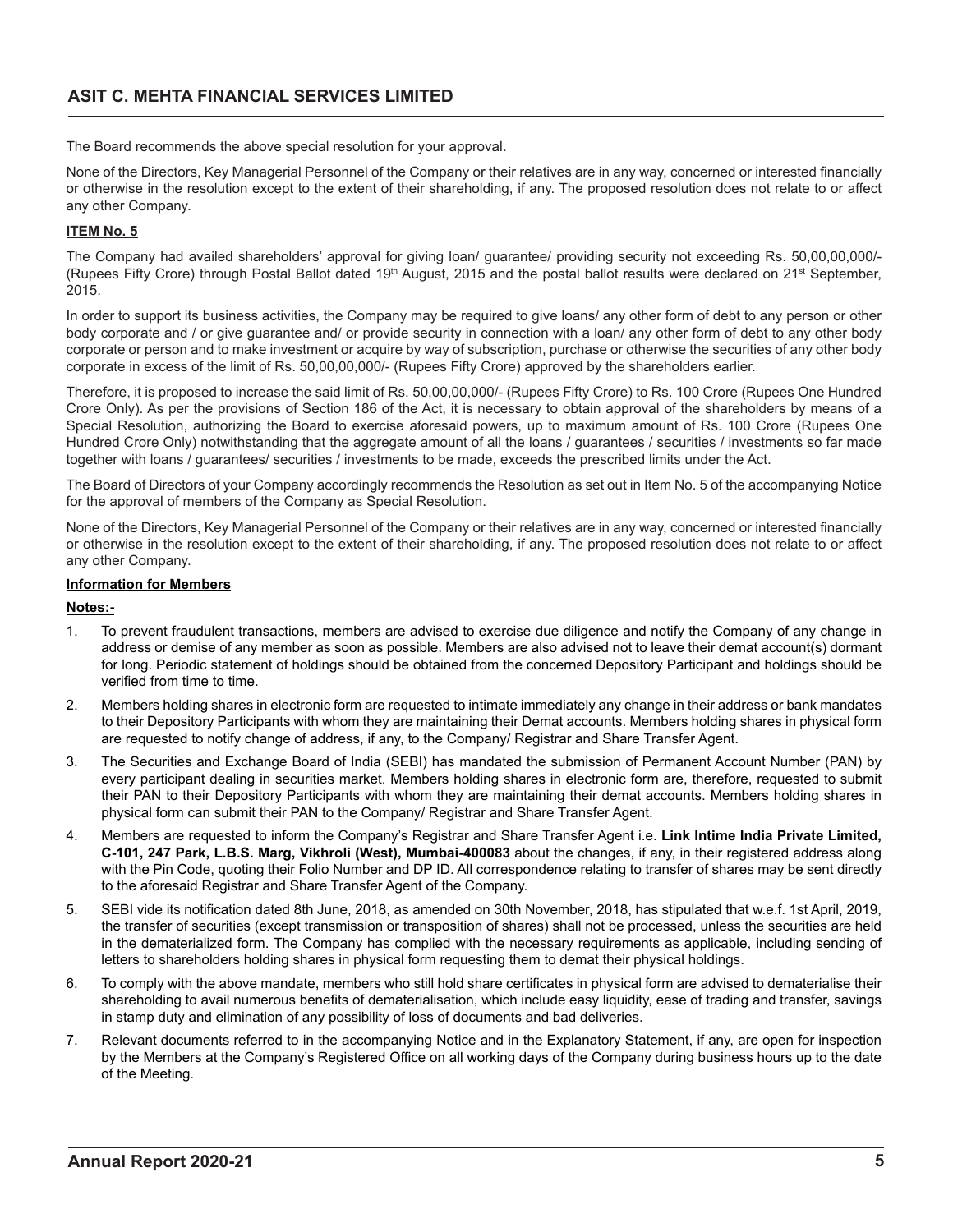8. Electronic copy of the Annual Report for Financial Year 2020-21 and the Notice of 37<sup>th</sup> Annual General Meeting ("AGM") are being sent to all the Members whose e-mail addresses are registered with the Company's Registrar and Share Transfer Agents/ Depository Participant(s) for communication purposes, unless any Member has requested for a physical copy of the same. To support the 'Green Initiative', the Members who have not registered their e-mail addresses are requested to register the same with the Company's Registrar and Share Transfer Agents/ Depositories.

# **CDSL e-Voting System – For Remote e-voting and e-voting during 37th AGM.**

- 1. As you are aware, in view of the situation arising due to COVID-19 global pandemic, the general meetings of the companies shall be conducted as per the guidelines issued by the Ministry of Corporate Affairs (MCA) vide Circular No. 14/2020 dated April 8, 2020, Circular No.17/2020 dated April 13, 2020 and Circular No. 20/2020 dated May 05, 2020. The forthcoming AGM/ EGM will thus be held through video conferencing (VC) or other audio visual means (OAVM). Hence, Members can attend and participate in the ensuing AGM/EGM through VC/ OAVM.
- 2. Pursuant to the provisions of Section 108 of the Companies Act, 2013 read with Rule 20 of the Companies (Management and Administration) Rules, 2014 (as amended) and Regulation 44 of SEBI (Listing Obligations & Disclosure Requirements) Regulations 2015 (as amended), and MCA Circulars dated April 08, 2020, April 13, 2020 and May 05, 2020 the Company is providing facility of remote e-voting to its Members in respect of the business to be transacted at the AGM/ EGM. For this purpose, the Company has entered into an agreement with Central Depository Services (India) Limited (CDSL) for facilitating voting through electronic means, as the authorized e-Voting's agency. The facility of casting votes by a member using remote e-voting as well as the e-voting system on the date of the EGM/AGM will be provided by CDSL.
- 3. The Members can join the EGM/ AGM in the VC/ OAVM mode 15 minutes before and after the scheduled time of the commencement of the Meeting by following the procedure mentioned in the Notice. The facility of participation at the EGM/AGM through VC/OAVM will be made available to atleast 1000 members on first come first served basis. This will not include large Shareholders (Shareholders holding 2% or more shareholding), Promoters, Institutional Investors, Directors, Key Managerial Personnel, the Chairpersons of the Audit Committee, Nomination and Remuneration Committee and Stakeholders Relationship Committee, Auditors etc. who are allowed to attend the EGM/AGM without restriction on account of first come first served basis.
- 4. The attendance of the Members attending the AGM/ EGM through VC/ OAVM will be counted for the purpose of ascertaining the quorum under Section 103 of the Companies Act, 2013.
- 5. Pursuant to MCA Circular No. 14/2020 dated April 08, 2020, the facility to appoint proxy to attend and cast vote for the members is not available for this AGM/ EGM. However, in pursuance of Section 112 and Section 113 of the Companies Act, 2013, representatives of the members such as the President of India or the Governor of a State or body corporate can attend the AGM/ EGM through VC/ OAVM and cast their votes through e-voting.
- 6. In line with the Ministry of Corporate Affairs (MCA) Circular No. 17/2020 dated April 13, 2020, the Notice calling the AGM/ EGM has been uploaded on the website of the Company at www.acmfsl.com. The Notice can also be accessed from the websites of the Stock Exchanges i.e. BSE Limited and National Stock Exchange of India Limited at www.bseindia.com and www.nseindia. com respectively. The AGM/EGM Notice is also disseminated on the website of CDSL (agency for providing the Remote e-Voting facility and e-voting system during the AGM/ EGM) i.e. www.evotingindia.com.
- 7. The AGM/ EGM has been convened through VC/ OAVM in compliance with applicable provisions of the Companies Act, 2013 read with MCA Circular No. 14/2020 dated April 8, 2020 and MCA Circular No. 17/2020 dated April 13, 2020 and MCA Circular No. 20/2020 dated May 05, 2020.
- 8. In continuation of this Ministry's General Circular No. 20/2020, dated 05th May, 2020 and after due examination, it has been decided to allow companies whose AGMs were due to be held in the year 2020, or become due in the year 2021, to conduct their AGMs on or before 31.12.2021, in accordance with the requirements provided in paragraphs 3 and 4 of the General Circular No. 20/2020 as per MCA circular no. 02/2021 dated January, 13 2021.

### **THE INSTRUCTIONS OF SHAREHOLDERS FOR REMOTE E-VOTING AND E-VOTING DURING AGM/ EGM AND JOINING MEETING THROUGH VC/OAVM ARE AS UNDER:**

- (i) The voting period begins on **Tuesday 14th September at 9.00 AM and ends on Thursday 16th September, 05.00 PM**. During this period shareholders' of the Company, holding shares either in physical form or in dematerialized form, as on the cut-off date (record date) of Friday, 10<sup>th</sup> September, 2021 may cast their vote electronically. The e-voting module shall be disabled by CDSL for voting thereafter.
- (ii) Shareholders who have already voted prior to the meeting date would not be entitled to vote at the meeting venue.
- (iii) Pursuant to SEBI Circular No. SEBI/HO/CFD/CMD/CIR/P/2020/242 dated 09.12.2020, under Regulation 44 of Securities and Exchange Board of India (Listing Obligations and Disclosure Requirements) Regulations, 2015; listed entities are required to provide remote e-voting facility to its shareholders, in respect of all shareholders' resolutions. However, it has been observed that the participation by the public non-institutional shareholders/ retail shareholders is at a negligible level.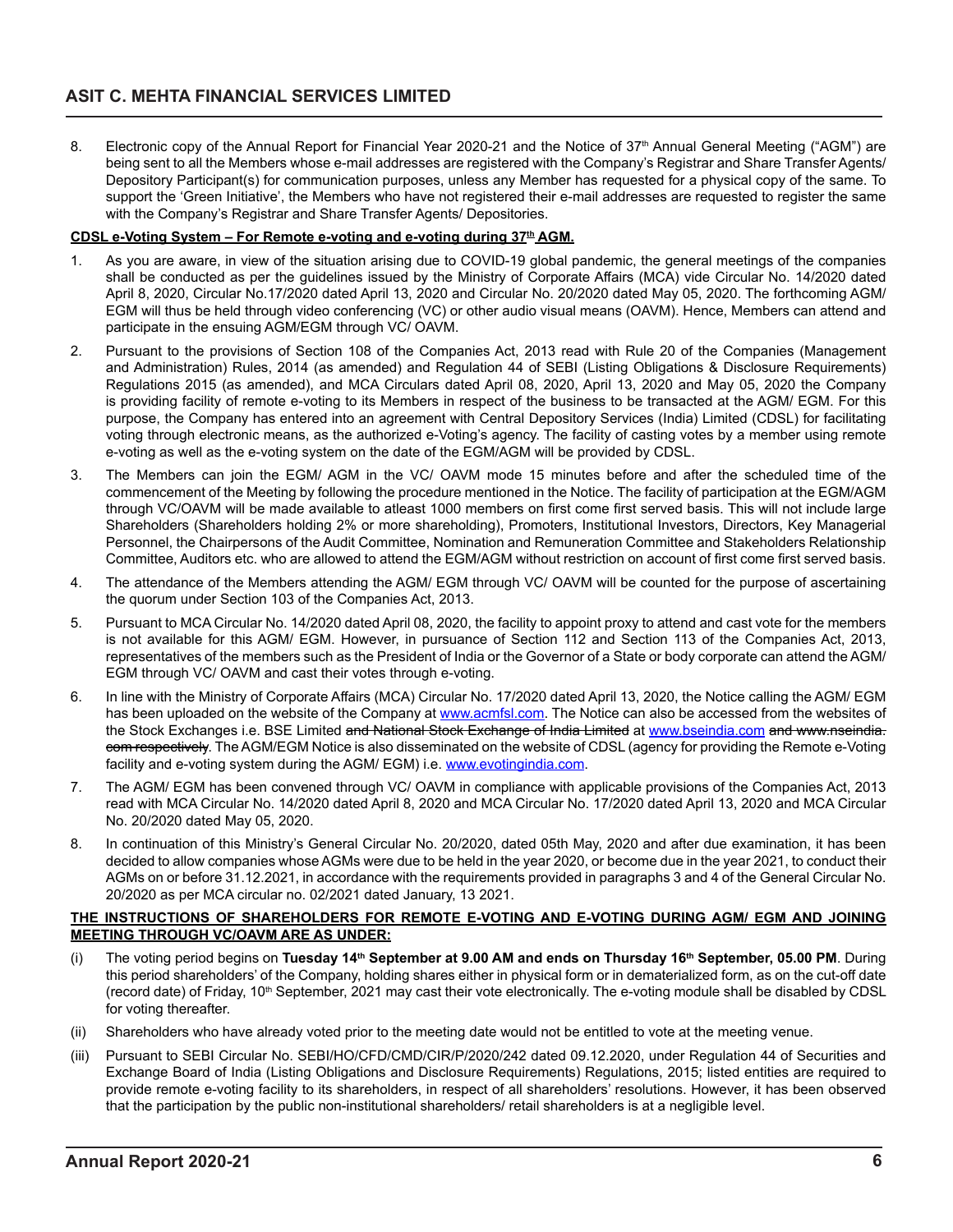Currently, there are multiple e-voting service providers (ESPs) providing e-voting facility to listed entities in India. This necessitates registration on various ESPs and maintenance of multiple user IDs and passwords by the shareholders.

In order to increase the efficiency of the voting process, pursuant to a public consultation, it has been decided to enable e-voting to all the demat account holders, by way of a single login credential, through their demat accounts/ websites of Depositories/ Depository Participants. Demat account holders would be able to cast their vote without having to register again with the ESPs, thereby, not only facilitating seamless authentication but also enhancing ease and convenience of participating in e-voting process.

(iv) In terms of SEBI circular no. SEBI/HO/CFD/CMD/CIR/P/2020/242 dated December 9, 2020 on e-Voting facility provided by Listed Companies, Individual shareholders holding securities in demat mode are allowed to vote through their demat account maintained with Depositories and Depository Participants. Shareholders are advised to update their mobile number and email Id in their demat accounts in order to access e-Voting facility.

Pursuant to aforesaid SEBI Circular, Login method for e-Voting and joining virtual meetings for Individual shareholders holding securities in Demat mode is given below:

| Type of<br>shareholders                                                                                                  | <b>Login Method</b>                                                                                                                                                                                                                                                                                                                                                                                                                                                                                                                                                                                                                                                                                                                                                                                                                                                                                                                                                                                                                                                                                                                                                                                                                                                                                                                                                                                                                                                                                                                                                                                                                                                                                                                                                                                                                                                                                                                                                                                                                 |
|--------------------------------------------------------------------------------------------------------------------------|-------------------------------------------------------------------------------------------------------------------------------------------------------------------------------------------------------------------------------------------------------------------------------------------------------------------------------------------------------------------------------------------------------------------------------------------------------------------------------------------------------------------------------------------------------------------------------------------------------------------------------------------------------------------------------------------------------------------------------------------------------------------------------------------------------------------------------------------------------------------------------------------------------------------------------------------------------------------------------------------------------------------------------------------------------------------------------------------------------------------------------------------------------------------------------------------------------------------------------------------------------------------------------------------------------------------------------------------------------------------------------------------------------------------------------------------------------------------------------------------------------------------------------------------------------------------------------------------------------------------------------------------------------------------------------------------------------------------------------------------------------------------------------------------------------------------------------------------------------------------------------------------------------------------------------------------------------------------------------------------------------------------------------------|
| Individual<br>Shareholders<br>holding securities<br>in Demat mode<br>with CDSL                                           | 1) Users of who have opted for CDSL's Easi/ Easiest facility, can login through their existing user id and<br>password. Option will be made available to reach e-Voting page without any further authentication.<br>The URLs for users to login to Easi/ Easiest are https://web.cdslindia.com/myeasi/home/login or www.<br>cdslindia.com and click on Login icon and select New System Myeasi.<br>2) After successful login the Easi/ Easiest user will be able to see the e-Voting Menu. On clicking the<br>e-voting menu, the user will be able to see his/her holdings along with links of the respective e-Voting<br>service provider i.e. CDSL/ NSDL/ KARVY/ LINK INTIME as per information provided by Issuer /<br>Company. Additionally, we are providing links to e-Voting Service Providers, so that the user can visit<br>the e-Voting service providers' site directly.<br>3) If the user is not registered for Easi/Easiest, option to register is available at https://web.cdslindia.com/<br>myeasi./Registration/ EasiRegistration<br>4) Alternatively, the user can directly access e-Voting page by providing Demat Account Number and PAN<br>No. from a link in www.cdslindia.com home page. The system will authenticate the user by sending<br>OTP on registered Mobile & Email as recorded in the Demat Account. After successful authentication,<br>user will be provided links for the respective ESP where the e-Voting is in progress during or before the<br>AGM.                                                                                                                                                                                                                                                                                                                                                                                                                                                                                                                                         |
| Individual<br>Shareholders<br>holding securities<br>in demat mode<br>with NSDL                                           | 1) If you are already registered for NSDL IDeAS facility, please visit the e-Services website of NSDL. Open<br>web browser by typing the following URL: https://eservices.nsdl.com either on a Personal Computer<br>or on a mobile. Once the home page of e-Services is launched, click on the "Beneficial Owner" icon<br>under "Login" which is available under 'IDeAS' section. A new screen will open. You will have to enter<br>your User ID and Password. After successful authentication, you will be able to see e-Voting services.<br>Click on "Access to e-Voting" under e-Voting services and you will be able to see e-Voting page. Click<br>on company name or e-Voting service provider name and you will be re-directed to e-Voting service<br>provider website for casting your vote during the remote e-Voting period or joining virtual meeting &<br>voting during the meeting.<br>2) If the user is not registered for IDeAS e-Services, option to register is available at https://eservices.<br>nsdl.com. Select "Register Online for IDeAS "Portal or click at https://eservices.nsdl.com/SecureWeb/<br>IdeasDirectReg.jsp<br>3) Visit the e-Voting website of NSDL. Open web browser by typing the following URL: https://www.<br>evoting nsdl.com/ either on a Personal Computer or on a mobile. Once the home page of e-Voting<br>system is launched, click on the icon "Login" which is available under 'Shareholder/Member' section. A<br>new screen will open. You will have to enter your User ID (i.e. your sixteen digit demat account number<br>hold with NSDL), Password/OTP and a Verification Code as shown on the screen. After successful<br>authentication, you will be redirected to NSDL Depository site wherein you can see e-Voting page. Click<br>on company name or e-Voting service provider name and you will be redirected to e-Voting service<br>provider website for casting your vote during the remote e-Voting period or joining virtual meeting &<br>voting during the meeting. |
| Individual<br>Shareholders<br>(holding securities<br>in demat mode)<br>login through<br>their Depository<br>Participants | You can also login using the login credentials of your demat account through your Depository Participant<br>registered with NSDL/ CDSL for e-Voting facility. After successful login, you will be able to see e-Voting<br>option. Once you click on e-Voting option, you will be redirected to NSDL/ CDSL Depository site after<br>successful authentication, wherein you can see e-Voting feature. Click on company name or e-Voting<br>service provider name and you will be redirected to e-Voting service provider's website for casting your<br>vote during the remote e-Voting period or joining virtual meeting & voting during the meeting.                                                                                                                                                                                                                                                                                                                                                                                                                                                                                                                                                                                                                                                                                                                                                                                                                                                                                                                                                                                                                                                                                                                                                                                                                                                                                                                                                                                 |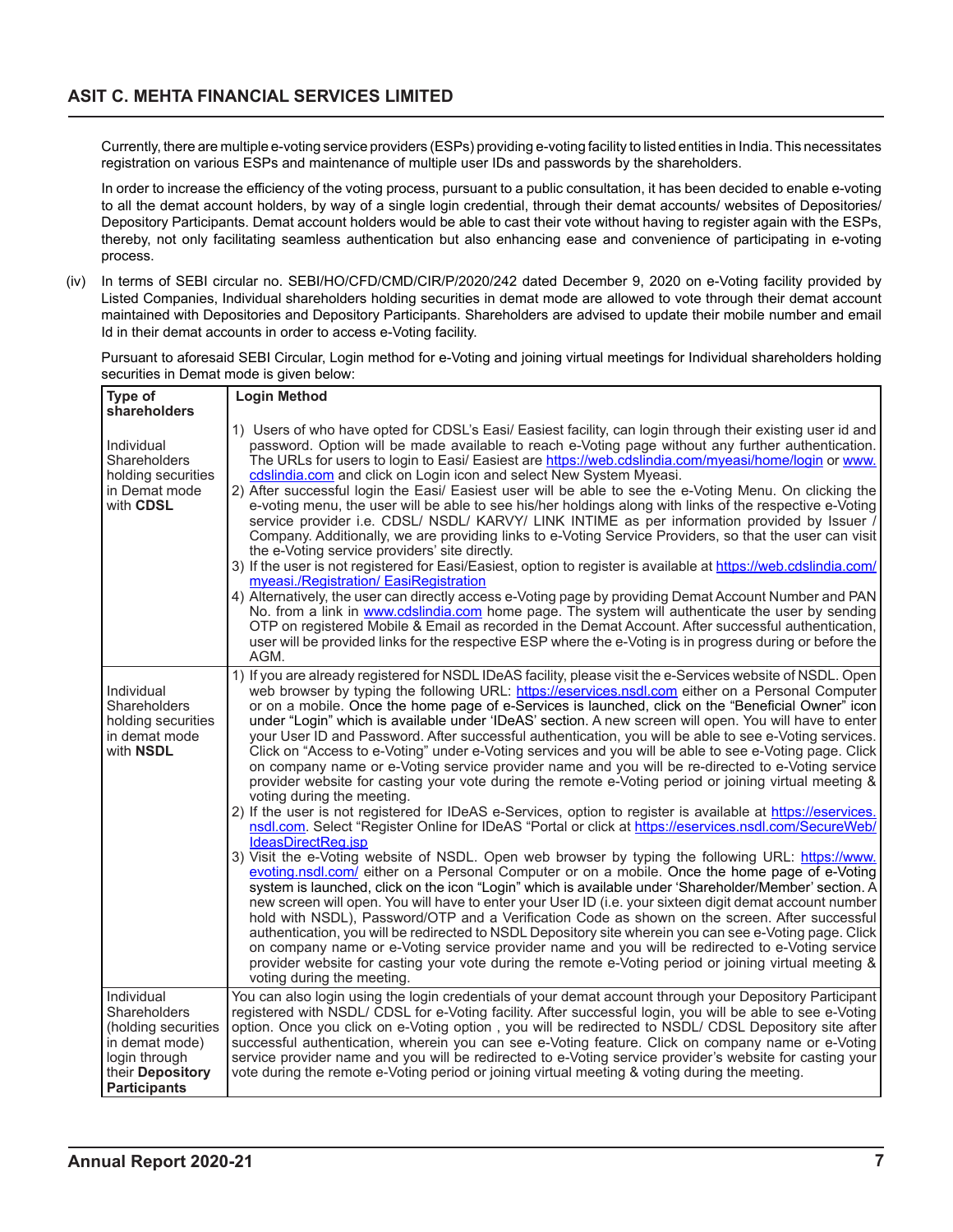**Important note**: Members who are unable to retrieve User ID/ Password are advised to use Forget User ID and Forget Password option available at abovementioned website.

Helpdesk for Individual Shareholders holding securities in demat mode for any technical issues related to login through Depository i.e. CDSL and NSDL

| Login type                                                                   | <b>Helpdesk details</b>                                                                                                                                                            |
|------------------------------------------------------------------------------|------------------------------------------------------------------------------------------------------------------------------------------------------------------------------------|
| Individual Shareholders holding securities in Demat mode<br>with CDSL        | Members facing any technical issue in login can contact CDSL<br>helpdesk by sending a request at helpdesk.evoting@cdslindia.<br>com or contact at 022-23058738 and 22-23058542-43. |
| Individual Shareholders holding securities in Demat mode<br>with <b>NSDL</b> | Members facing any technical issue in login can contact NSDL<br>helpdesk by sending a request at evoting@nsdl.co.in or call at<br>toll free no.: 1800 1020 990 and 1800 22 44 30   |

- (v) Login method for e-Voting and joining virtual meeting for shareholders other than individual shareholders & physical shareholders.
	- 1) The shareholders should log on to the e-voting website www.evotingindia.com.
	- 2) Click on "Shareholders" module.
	- 3) Now enter your User ID
		- a. For CDSL: 16 digits beneficiary ID,
		- b. For NSDL: 8 Character DP ID followed by 8 Digits Client ID,
		- c. Shareholders holding shares in Physical Form should enter Folio Number registered with the Company.
	- 4) Next enter the Image Verification as displayed and Click on Login.
	- 5) If you are holding shares in demat form and had logged on to www.evotingindia.com and voted on an earlier e-voting of any company, then your existing password is to be used.
	- 6) If you are a first-time user follow the steps given below:

|                                                                     | For Shareholders holding shares in Demat Form other than individual and Physical Form                                                                                                                                                                                                                                                                   |
|---------------------------------------------------------------------|---------------------------------------------------------------------------------------------------------------------------------------------------------------------------------------------------------------------------------------------------------------------------------------------------------------------------------------------------------|
| <b>PAN</b>                                                          | Enter your 10 digit alpha-numeric *PAN issued by Income Tax Department (Applicable for both<br>demat shareholders as well as physical shareholders)<br>• Shareholders who have not updated their PAN with the Company/Depository Participant are<br>requested to use the sequence number sent by Company/RTA or contact Company/RTA.                    |
| Dividend Bank<br><b>Details</b><br><b>OR</b> Date of Birth<br>(DOB) | Enter the Dividend Bank Details or Date of Birth (in dd/mm/yyyy format) as recorded in your demat<br>account or in the company records in order to login.<br>• If both the details are not recorded with the depository or company, please enter the member<br>id / folio number in the Dividend Bank details field as mentioned in instruction $(v)$ . |

- (vi) After entering these details appropriately, click on "SUBMIT" tab.
- (vii) Shareholders holding shares in physical form will then directly reach the Company selection screen. However, shareholders holding shares in demat form will now reach 'Password Creation' menu wherein they are required to mandatorily enter their login password in the new password field. Kindly note that this password is to be also used by the demat holders for voting for resolutions of any other company on which they are eligible to vote, provided that company opts for e-voting through CDSL platform. It is strongly recommended not to share your password with any other person and take utmost care to keep your password confidential.
- (viii) For shareholders holding shares in physical form, the details can be used only for e-voting on the resolutions contained in this Notice.
- (ix) Click on the EVSN for the relevant **"Asit C Mehta Financial Services Limited"** on which you choose to vote.
- (x) On the voting page, you will see "RESOLUTION DESCRIPTION" and against the same the option "YES/NO" for voting. Select the option YES or NO as desired. The option YES implies that you assent to the Resolution and option NO implies that you dissent to the Resolution.
- (xi) Click on the "RESOLUTIONS FILE LINK" if you wish to view the entire Resolution details.
- (xii) After selecting the resolution, you have decided to vote on, click on "SUBMIT". A confirmation box will be displayed. If you wish to confirm your vote, click on "OK", else to change your vote, click on "CANCEL" and accordingly modify your vote.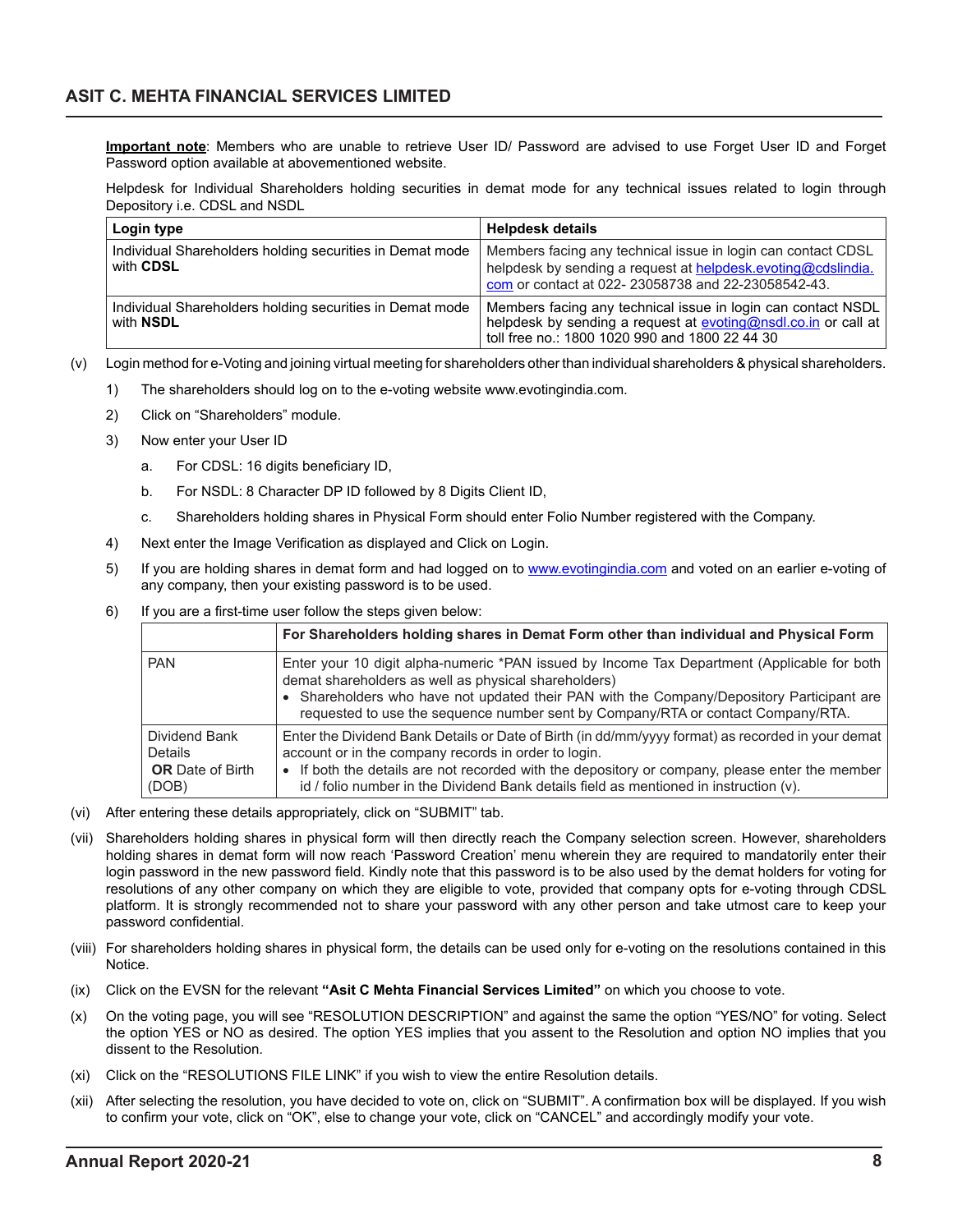# **ASIT C. MEHTA FINANCIAL SERVICES LIMITED**

- (xiii) Once you "CONFIRM" your vote on the resolution, you will not be allowed to modify your vote.
- (xiv) You can also take a print of the votes cast by clicking on "Click here to print" option on the Voting page.
- (xv) If a demat account holder has forgotten the login password then Enter the User ID and the image verification code and click on Forgot Password & enter the details as prompted by the system.

#### (xvi) **Facility for Non – Individual Shareholders and Custodians –Remote Voting.**

- Non-Individual shareholders (i.e. other than Individuals, HUF, NRI etc.) and Custodians are required to log on to www. evotingindia.com and register themselves in the "Corporates" module.
- A scanned copy of the Registration Form bearing the stamp and sign of the entity should be emailed to helpdesk.evoting@ cdslindia.com.
- After receiving the login details a Compliance User should be created using the admin login and password. The Compliance User would be able to link the account(s) for which they wish to vote on.
- The list of accounts linked in the login should be mailed to helpdesk.evoting@cdslindia.com and on approval of the accounts they would be able to cast their vote.
- A scanned copy of the Board Resolution and Power of Attorney (POA) which they have issued in favour of the Custodian, if any, should be uploaded in PDF format in the system for the scrutinizer to verify the same.
- Alternatively Non Individual shareholders are required to send the relevant Board Resolution/ Authority letter etc. together with attested specimen signature of the duly authorized signatory who are authorized to vote, to the Scrutinizer and to the Company at the email address viz; Compliance@acm.co.in (designated email address by company), if they have voted from individual tab & not uploaded same in the CDSL e-voting system for the scrutinizer to verify the same.

### **INSTRUCTIONS FOR SHAREHOLDERS ATTENDING THE AGM/ EGM THROUGH VC/ OAVM & E-VOTING DURING MEETING ARE AS UNDER:**

- 1. The procedure for attending meeting & e-Voting on the day of the AGM/ EGM is same as the instructions mentioned above for Remote e-voting.
- 2. The link for VC/ OAVM to attend meeting will be available where the EVSN of Company will be displayed after successful login as per the instructions mentioned above for Remote e-voting.
- 3. Shareholders who have voted through Remote e-Voting will be eligible to attend the meeting. However, they will not be eligible to vote at the AGM/ EGM.
- 4. Shareholders are encouraged to join the Meeting through Laptops/ IPads for better experience.
- 5. Further shareholders will be required to allow Camera and use Internet with a good speed to avoid any disturbance during the meeting.
- 6. Please note that Participants Connecting from Mobile Devices or Tablets or through Laptop connecting via Mobile Hotspot may experience Audio/Video loss due to Fluctuation in their respective network. It is therefore recommended to use Stable Wi-Fi or LAN Connection to mitigate any kind of aforesaid glitches.
- 7. Shareholders who would like to express their views/ask questions during the meeting may register themselves as a speaker by sending their request in advance atleast 2 Working days prior to meeting date mentioning their name, demat account number/folio number, email id, mobile number at (investorgrievance@acmfsl.co.in). The shareholders who do not wish to speak during the AGM but have queries may send their queries in advance atleast 2 Working days prior to the meeting mentioning their name, demat account number/folio number, email id, mobile number at (investorgrievance@ acmfsl.co.in). These queries will be replied to by the company suitably by email.
- 8. Those shareholders who have registered themselves as a speaker will only be allowed to express their views/ask questions during the meeting.
- 9. Only those shareholders, who are present in the AGM/EGM through VC/OAVM facility and have not casted their vote on the Resolutions through remote e-Voting and are otherwise not barred from doing so, shall be eligible to vote through e-Voting system available during the EGM/AGM.
- 10. If any Votes are cast by the shareholders through the e-voting available during the EGM/AGM and if the same shareholders have not participated in the meeting through VC/OAVM facility, then the votes cast by such shareholders shall be considered invalid as the facility of e-voting during the meeting is available only to the shareholders attending the meeting.